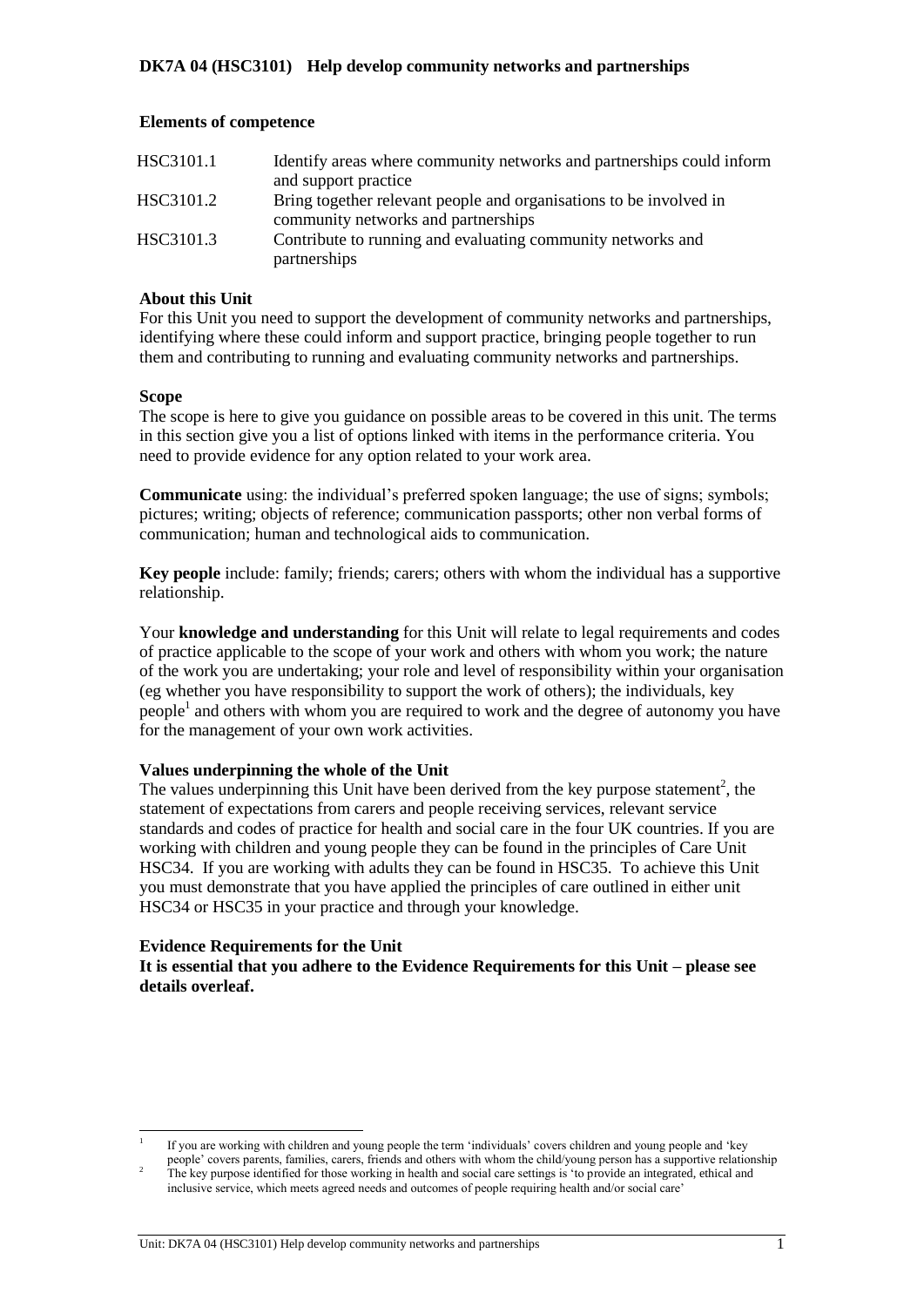|                    | SPECIFIC EVIDENCE REQUIREMENTS FOR THIS UNIT                                                                                                                                                                                                                                                                                                                                                                                                                                                                                                                                                                                                                                                                                                                                                                                                                                                                                                                                                                                                                                                                                   |
|--------------------|--------------------------------------------------------------------------------------------------------------------------------------------------------------------------------------------------------------------------------------------------------------------------------------------------------------------------------------------------------------------------------------------------------------------------------------------------------------------------------------------------------------------------------------------------------------------------------------------------------------------------------------------------------------------------------------------------------------------------------------------------------------------------------------------------------------------------------------------------------------------------------------------------------------------------------------------------------------------------------------------------------------------------------------------------------------------------------------------------------------------------------|
| <b>Simulation:</b> |                                                                                                                                                                                                                                                                                                                                                                                                                                                                                                                                                                                                                                                                                                                                                                                                                                                                                                                                                                                                                                                                                                                                |
|                    | Simulation is <b>NOT</b> permitted for any part of this unit.                                                                                                                                                                                                                                                                                                                                                                                                                                                                                                                                                                                                                                                                                                                                                                                                                                                                                                                                                                                                                                                                  |
|                    | The following forms of evidence ARE mandatory:                                                                                                                                                                                                                                                                                                                                                                                                                                                                                                                                                                                                                                                                                                                                                                                                                                                                                                                                                                                                                                                                                 |
|                    | Direct Observation: Your assessor or an expert witness must observe you in<br>real work activities which provide evidence for some of the performance criteria<br>for most of the elements in this unit. You could be observed for example going<br>on visits to Community Groups to ascertain need in particular local areas. Or,<br>you could be observed holding meetings and ensuring all relevant people had<br>been invited and consulted etc<br>Reflective account/professional discussion: These will be a description of your<br>practice in particular situations - such as those examples described under Direct<br>Observation above. Your reflective accounts must contain explanations of<br>evaluation of work                                                                                                                                                                                                                                                                                                                                                                                                  |
|                    | Competence of performance and knowledge could also be demonstrated using a<br>variety of evidence from the following:                                                                                                                                                                                                                                                                                                                                                                                                                                                                                                                                                                                                                                                                                                                                                                                                                                                                                                                                                                                                          |
| ٠<br>$\bullet$     | Questioning/professional discussion: May be used to provide evidence of<br>knowledge, legislation, policies and procedures which cannot be fully evidenced<br>through direct observation or reflective accounts. In addition the assessor/expert<br>witness may also ask questions to clarify aspects of your practice.<br><b>Expert Witness:</b> A designated expert witness may provide direct observation of<br>practice, questioning, professional discussion and feedback on reflective<br>accounts.<br>Witness testimony: Can be a confirmation or authentication of the activities<br>described in your evidence which your assessor has not seen. This could be<br>provided by a work colleague or service user.<br><b>Products:</b> These can be records of meetings, invitation letters, plans of action<br>for local community groups etc.<br>You need not put confidential records in your portfolio, they can remain where<br>they are normally stored and be checked by your assessor and internal verifier.<br>If you do include them in your portfolio they should be anonymised to ensure<br>confidentiality. |
|                    | <b>GENERAL GUIDANCE</b>                                                                                                                                                                                                                                                                                                                                                                                                                                                                                                                                                                                                                                                                                                                                                                                                                                                                                                                                                                                                                                                                                                        |
| ٠                  | Prior to commencing this unit you should agree and complete an assessment<br>plan with your assessor which details the assessment methods you will be using,<br>and the tasks you will be undertaking to demonstrate your competence.<br>Evidence must be provided for ALL of the performance criteria ALL of the<br>knowledge and the parts of the scope that are relevant to your job role.<br>The evidence must reflect the policies and procedures of your workplace and be<br>linked to current legislation, values and the principles of best practice within the<br>Care Sector. This will include the National Service Standards for your areas of<br>work and the individuals you care for.<br>All evidence must relate to your own work practice.                                                                                                                                                                                                                                                                                                                                                                    |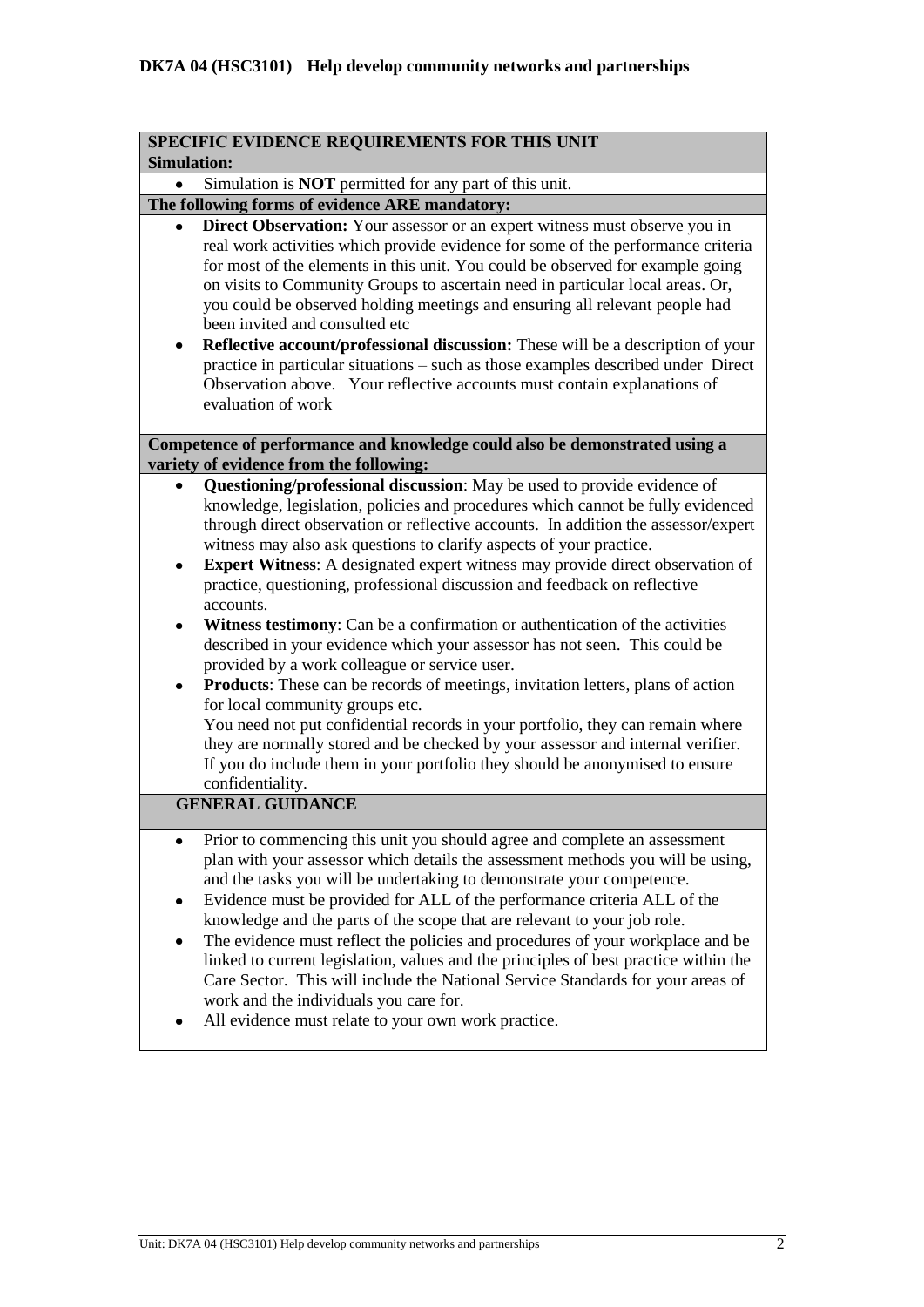## **DK7A 04 (HSC3101) Help develop community networks and partnerships**

## **KNOWLEDGE SPECIFICATION FOR THIS UNIT**

Competent practice is a combination of the application of skills and knowledge informed by values and ethics. This specification details the knowledge and understanding required to carry out competent practice in the performance described in this unit.

When using this specification **it is important to read the knowledge requirements in relation to expectations and requirements of your job role**.

**You need to provide evidence for ALL knowledge points listed below. There are a variety of ways this can be achieved so it is essential that you read the 'knowledge evidence' section of the Assessment Guidance.**

|               | You need to show that you know, understand and can apply in                                                            | <b>Enter Evidence</b> |
|---------------|------------------------------------------------------------------------------------------------------------------------|-----------------------|
| practice:     |                                                                                                                        | <b>Numbers</b>        |
| <b>Values</b> |                                                                                                                        |                       |
| 1             | Legal and organisational requirements on equality, diversity,                                                          |                       |
|               | discrimination, rights, confidentiality and sharing of information                                                     |                       |
|               | when helping develop community networks and partnerships.                                                              |                       |
| 2             | How to provide active support and place the preferences and best                                                       |                       |
|               | interests of the group and its members at the centre of everything                                                     |                       |
|               | you do, whilst enabling group members to take responsibility (as                                                       |                       |
|               | far as they are able and within any restrictions placed upon them) to                                                  |                       |
|               | make and communicate their own decisions about how the group                                                           |                       |
|               | should be developed and run.                                                                                           |                       |
| 3             | How to work in partnership with individuals, key people and those                                                      |                       |
|               | within and outside your organisation to support the development                                                        |                       |
| 4             | and running of community networks and partnerships.<br>Methods that are effective in supporting community networks and |                       |
|               | partnerships to be inclusive, respect the diversity of group members                                                   |                       |
|               | and deal with, and challenge discrimination appropriately.                                                             |                       |
| 5             | How stereotypical assumptions can affect the development and                                                           |                       |
|               | running of community networks and partnerships and the ways in                                                         |                       |
|               | which you can minimise your own stereotypical assumptions and                                                          |                       |
|               | challenge the assumptions of others.                                                                                   |                       |
|               | Legislation and organisational policy and procedures                                                                   |                       |
| 6             | Codes of practice and conduct, and standards and guidance relevant                                                     |                       |
|               | to your own and the roles, responsibilities, accountability and                                                        |                       |
|               | duties of others when contributing to the development and running                                                      |                       |
|               | of community networks and partnerships.                                                                                |                       |
| $\tau$        | Current local, UK legislation and organisational requirements,                                                         |                       |
|               | procedures and practices for:                                                                                          |                       |
|               | data protection, including recording, reporting, storage,<br>(a)                                                       |                       |
|               | security and sharing of information                                                                                    |                       |
|               | health and safety<br>(b)                                                                                               |                       |
|               | risk assessment and management<br>(c)                                                                                  |                       |
|               | protecting individuals from danger, harm and abuse<br>(d)                                                              |                       |
|               | development and running of community networks and<br>(e)                                                               |                       |
|               | partnerships                                                                                                           |                       |
|               | working with others to provide integrated services<br>(f)                                                              |                       |
| 8             | Policies, practices and procedures of other organisations and                                                          |                       |
|               | workers which affect the opportunities and boundaries for setting                                                      |                       |
|               | up and maintaining community networks and partnerships.                                                                |                       |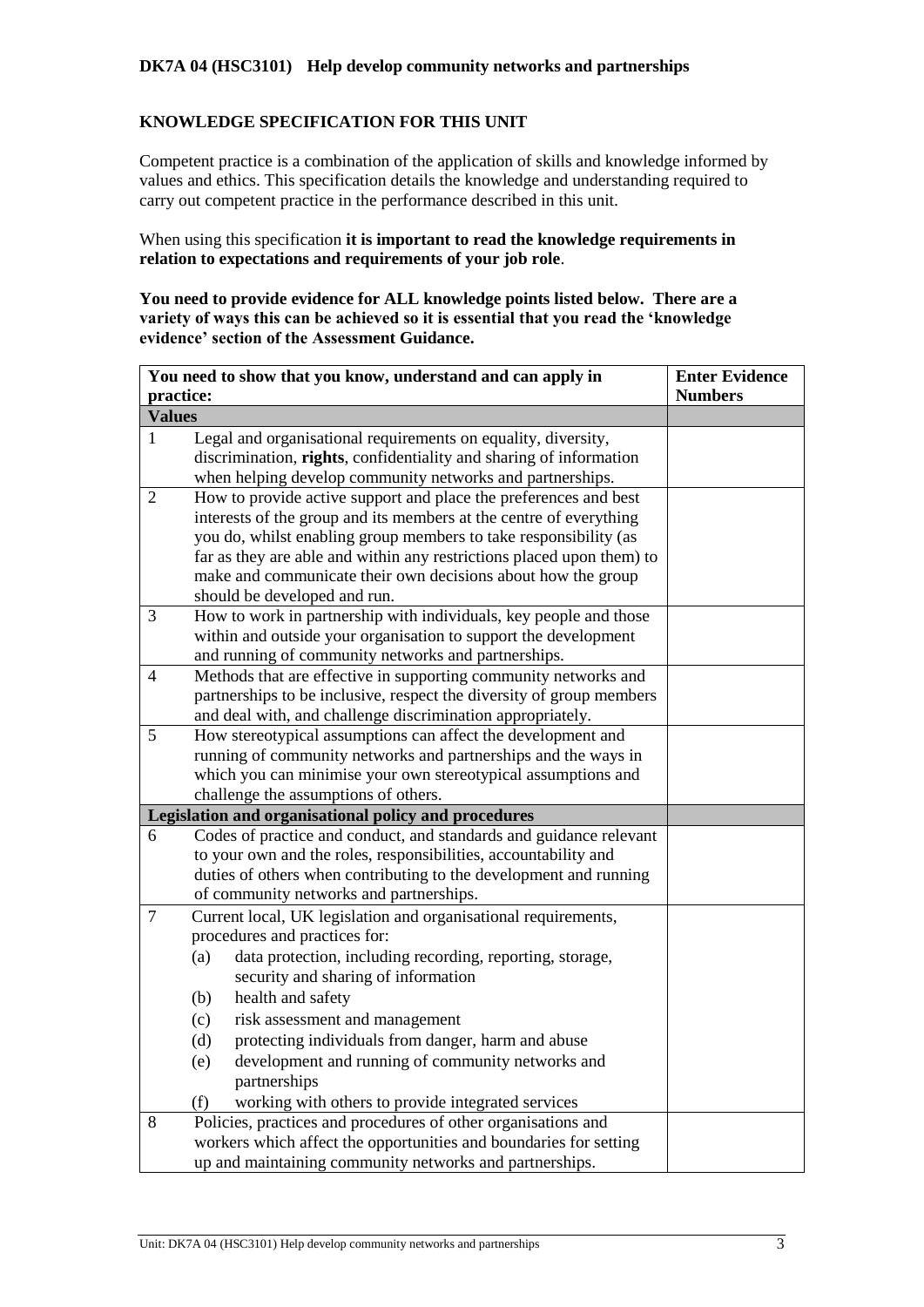|           | You need to show that you know, understand and can apply in                                                       | <b>Enter Evidence</b> |
|-----------|-------------------------------------------------------------------------------------------------------------------|-----------------------|
| practice: |                                                                                                                   | <b>Numbers</b>        |
| 9         | How and where to access information and support that can inform                                                   |                       |
|           | your practice when contributing to the setting up and running of                                                  |                       |
|           | community networks and partnerships.                                                                              |                       |
| 10        | How you can access, review and evaluate information about the                                                     |                       |
|           | community networks and partnerships and their benefits and risks                                                  |                       |
|           | to individuals.                                                                                                   |                       |
| 11        | The meaning and application of 'participation' and why this is                                                    |                       |
|           | important                                                                                                         |                       |
| 12        | Government reports, inquiries and research relevant to setting up                                                 |                       |
|           | and running community networks and partnerships.                                                                  |                       |
| 13        | How power and influence can be used and abused within                                                             |                       |
|           | community networks and partnerships.                                                                              |                       |
| 14        | The responsibilities and limits of your relationships with emerging                                               |                       |
|           | and established networks and partnerships.                                                                        |                       |
| 15        | How to work in partnership with individuals, key people and those                                                 |                       |
|           | within and outside your organisation to enable community                                                          |                       |
| 16        | networks and partnerships to be developed.<br>How to work with, and resolve conflicts that you are likely to meet |                       |
|           | when contributing to setting up and running community networks                                                    |                       |
|           | and partnerships.                                                                                                 |                       |
| 17        | The range of existing networks and partnerships and the interest                                                  |                       |
|           | groups they serve and how to access this information.                                                             |                       |
| 18        | The variety of specialist skills and resources available within                                                   |                       |
|           | communities generally, and specifically in the area where you                                                     |                       |
|           | work.                                                                                                             |                       |
| 19        | Strategies that are likely to promote a stable network and how they                                               |                       |
|           | can be sustained                                                                                                  |                       |
| 20        | The different types of information which individuals may require                                                  |                       |
|           | before committing themselves to be involved.                                                                      |                       |
| 21        | The reasons for disseminating information on networks and                                                         |                       |
|           | partnerships to colleagues.                                                                                       |                       |
| 22        | How to support individuals and group members to monitor and                                                       |                       |
|           | evaluate the effectiveness of the networks and partnerships.                                                      |                       |
| 23        | The role of networks and partnerships in promoting the well-being                                                 |                       |
|           | of the individuals with whom you work.                                                                            |                       |
| 24        | What is meant by co-operation, collaboration, co-ordination and                                                   |                       |
|           | conflict, why these are important in network and partnership                                                      |                       |
|           | working and the positive and negative effects they can have on                                                    |                       |
|           | networks and partnerships.                                                                                        |                       |
| 25        | Principles for:                                                                                                   |                       |
|           | developing and running community networks and<br>(a)                                                              |                       |
|           | partnerships                                                                                                      |                       |
|           | community work and development to meet the needs of<br>(b)                                                        |                       |
|           | individuals and key people                                                                                        |                       |
|           | team working in multi-agency and multi disciplinary context<br>(c)                                                |                       |
|           | communicating with interest groups<br>(d)                                                                         |                       |
|           | managing change for individuals and key people<br>(e)                                                             |                       |
| 26        | Where and how to access funding and resources to develop and run                                                  |                       |
|           | community networks and partnerships and the implications of the                                                   |                       |
|           | structure and type of network/partnership on access to funding and                                                |                       |
|           | resources.                                                                                                        |                       |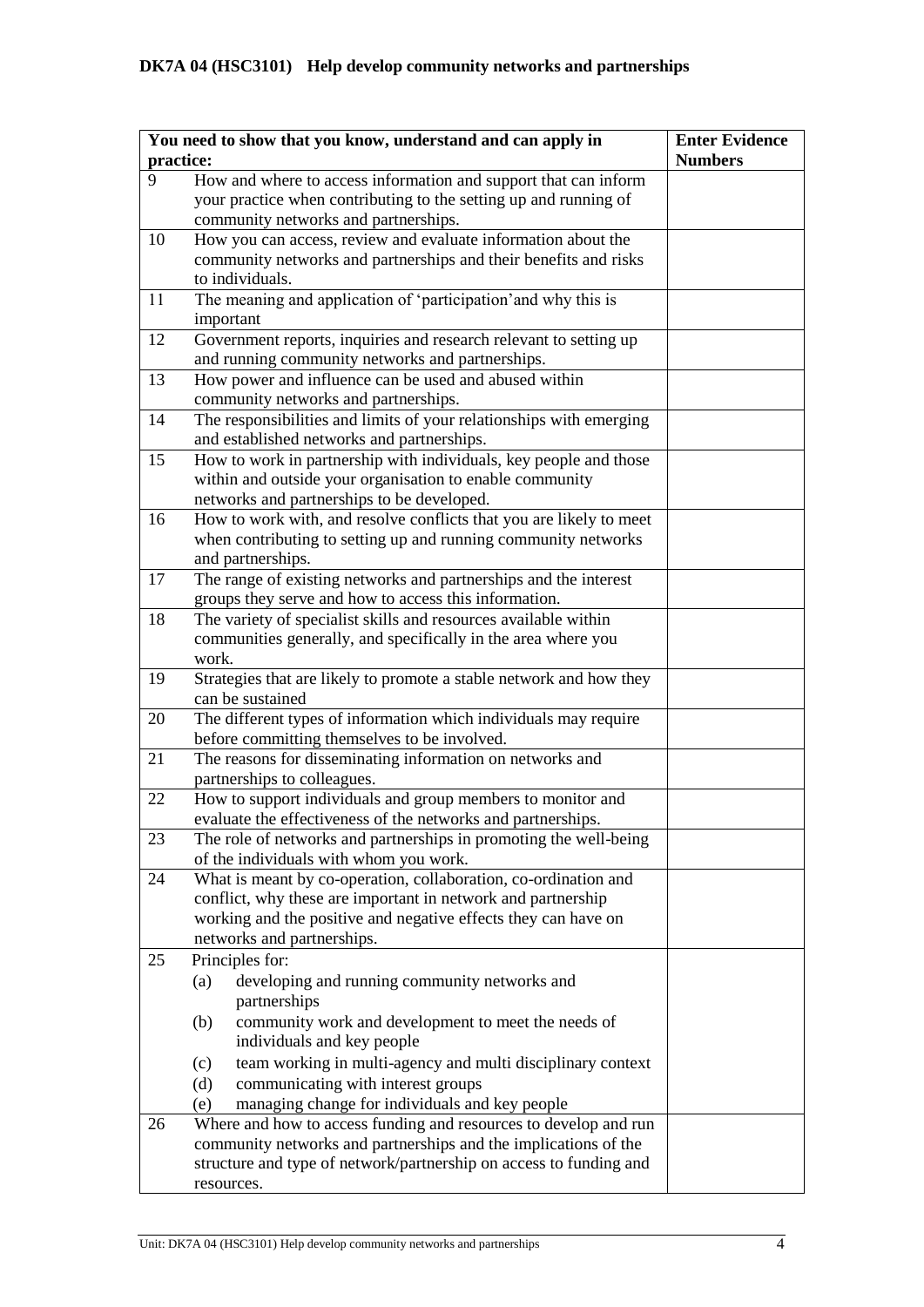## **DK7A 04 (HSC3101) Help develop community networks and partnerships**

| practice: | You need to show that you know, understand and can apply in | Enter Evidence<br><b>Numbers</b> |
|-----------|-------------------------------------------------------------|----------------------------------|
| 27        | The benefits of community networks and partnerships for     |                                  |
|           | individuals, key people and the service they receive.       |                                  |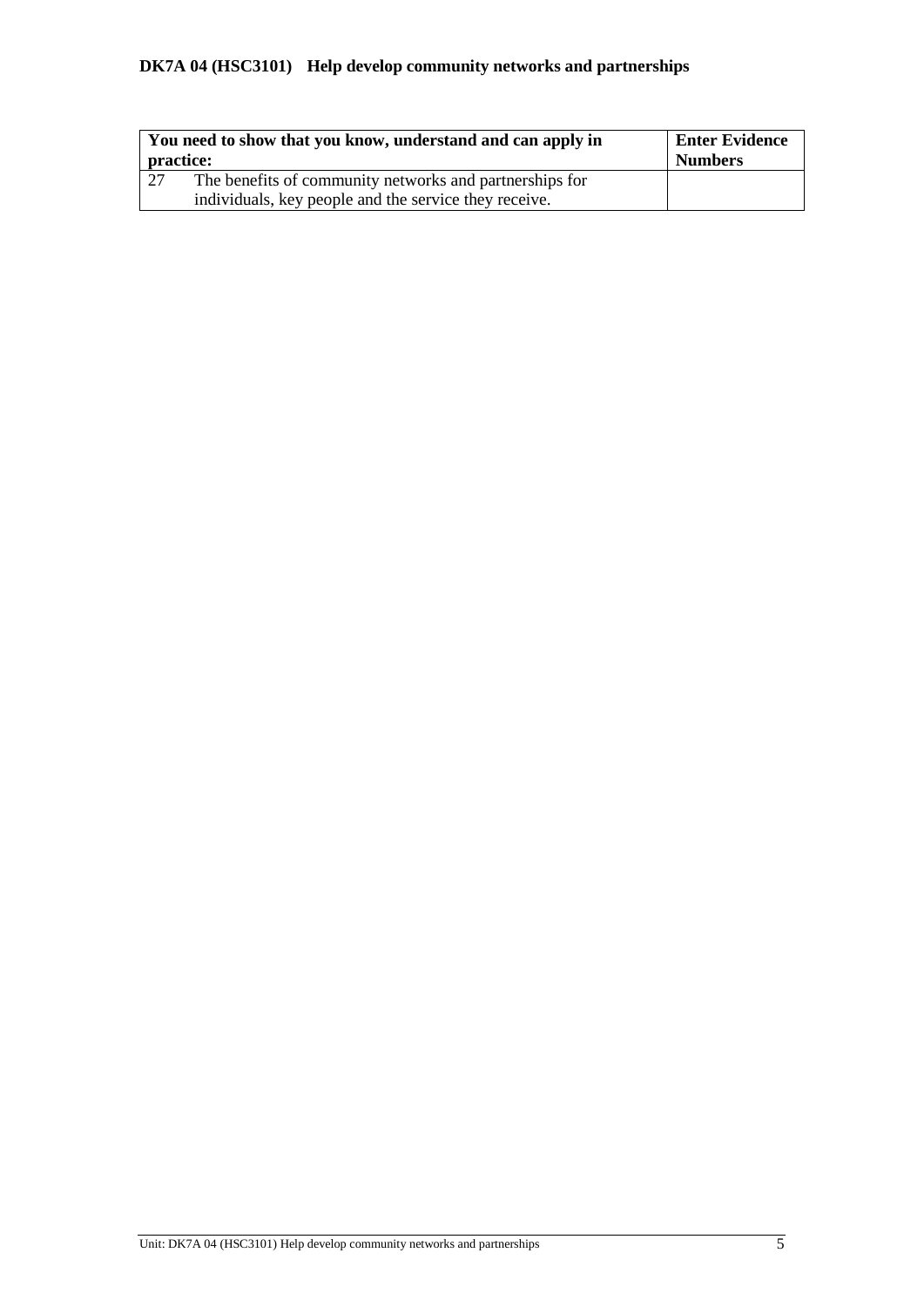|   | Performance criteria                      |                |           |           |   |           |    |
|---|-------------------------------------------|----------------|-----------|-----------|---|-----------|----|
|   |                                           | D <sub>O</sub> | <b>RA</b> | <b>EW</b> | O | ${\bf P}$ | WT |
| 1 | You provide active support to enable      |                |           |           |   |           |    |
|   | individuals and key people to identify    |                |           |           |   |           |    |
|   | and communicate gaps in the provision.    |                |           |           |   |           |    |
| 2 | You work collaboratively with those       |                |           |           |   |           |    |
|   | within and outside your organisation to   |                |           |           |   |           |    |
|   | identify areas of practice that could be  |                |           |           |   |           |    |
|   | supported by community networks and       |                |           |           |   |           |    |
|   | partnerships.                             |                |           |           |   |           |    |
| 3 | You research the local area to identify   |                |           |           |   |           |    |
|   | possible sources of support for the       |                |           |           |   |           |    |
|   | development of community networks and     |                |           |           |   |           |    |
|   | partnerships to meet provision and        |                |           |           |   |           |    |
|   | practice needs.                           |                |           |           |   |           |    |
| 4 | You investigate with others how gaps in   |                |           |           |   |           |    |
|   | the provision and areas of practice may   |                |           |           |   |           |    |
|   | be supported by the development of        |                |           |           |   |           |    |
|   | community networks and partnerships.      |                |           |           |   |           |    |
| 5 | You access and review information on      |                |           |           |   |           |    |
|   | existing community networks and           |                |           |           |   |           |    |
|   | partnerships that could meet provision    |                |           |           |   |           |    |
|   | and practice needs.                       |                |           |           |   |           |    |
| 6 | You confirm and share your findings with  |                |           |           |   |           |    |
|   | relevant individuals, key people and      |                |           |           |   |           |    |
|   | others, within confidentiality agreements |                |           |           |   |           |    |
|   | and according to legal and organisational |                |           |           |   |           |    |
|   | requirements.                             |                |           |           |   |           |    |

#### **HSC3101.1 Identify areas where community networks and partnerships could inform and support practice**  $\mathbf{r}$

# **HSC3101.2 Bring together relevant people and organisations to be involved in community networks and partnerships**

|               | Performance criteria                                                                                                                                                                                                             |  |    |    |   |    |
|---------------|----------------------------------------------------------------------------------------------------------------------------------------------------------------------------------------------------------------------------------|--|----|----|---|----|
|               |                                                                                                                                                                                                                                  |  | RA | EW | P | WT |
|               | You work with others to identify:                                                                                                                                                                                                |  |    |    |   |    |
|               | the type of public involvement and<br>(a)<br>collaboration needed to meet local<br>provision and practice needs<br>how and who should be involved/to<br>(b)<br>enable individuals to participate in<br>the public collaborations |  |    |    |   |    |
|               | You liaise and promote the idea of public<br>collaboration with people and<br>organisations that could contribute.                                                                                                               |  |    |    |   |    |
| $\mathcal{R}$ | You identify and contact similar<br>collaborations to enable them to share<br>experiences and practice with potential<br>members of the new collaborations.                                                                      |  |    |    |   |    |

*DO* = Direct Observation *RA* = Reflective Account *Q* = Questions *EW* = Expert Witness *P* = Product (Work) *WT* = Witness *WT* 

 $\overline{WT} = \overline{W}$  *Witness Testimony*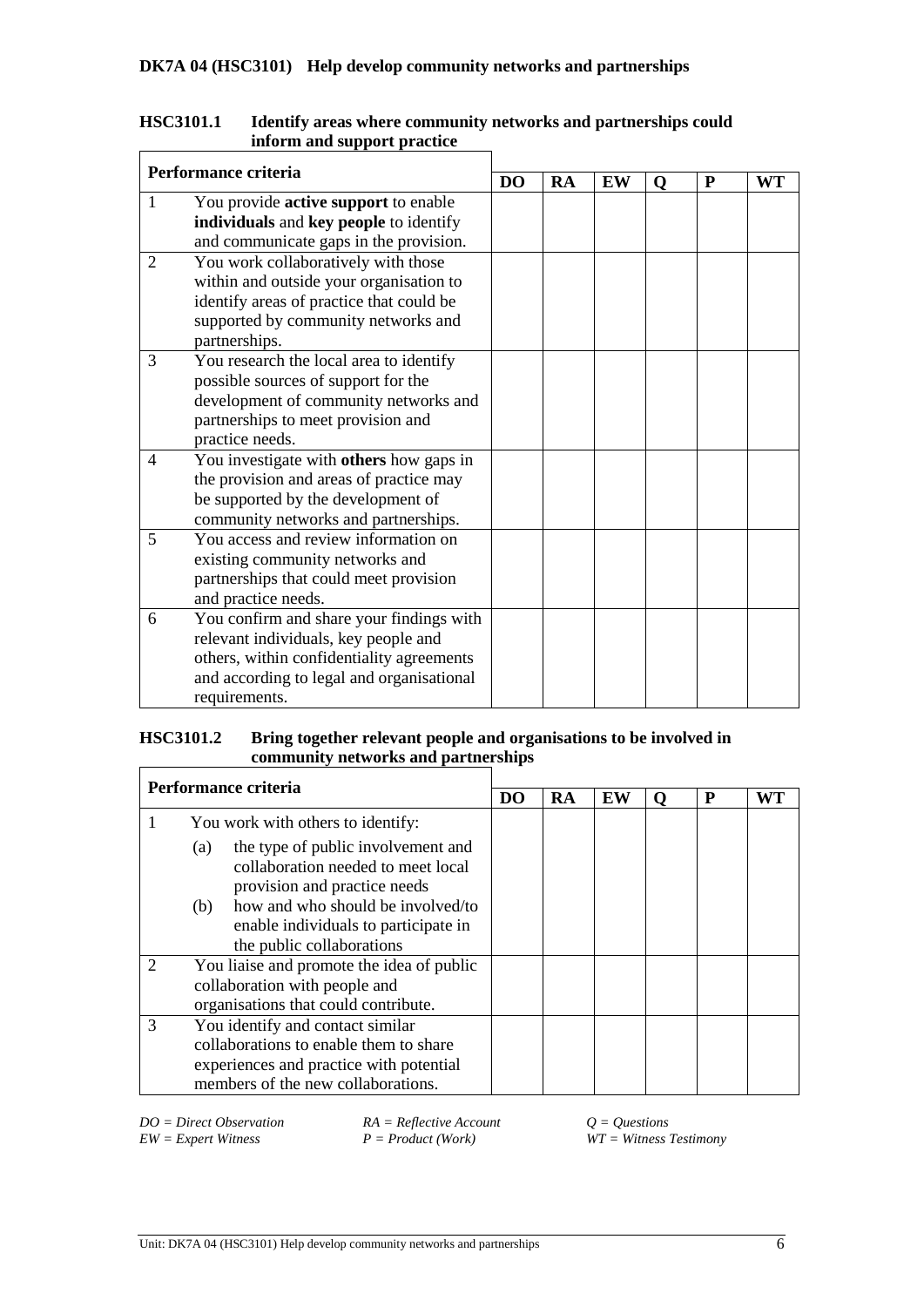| <b>HSC3101.2</b> | Bring together relevant people and organisations to be involved in |
|------------------|--------------------------------------------------------------------|
|                  | community networks and partnerships (cont)                         |
|                  |                                                                    |

|   | Performance criteria                     |  |    |    |   |    |
|---|------------------------------------------|--|----|----|---|----|
|   |                                          |  | RA | EW | P | WТ |
|   | You promote the value of collaborative   |  |    |    |   |    |
|   | working to all who may be involved in    |  |    |    |   |    |
|   | the public collaboration.                |  |    |    |   |    |
|   | You encourage community members to       |  |    |    |   |    |
|   | evaluate the effectiveness of the public |  |    |    |   |    |
|   | collaboration in meeting the provision   |  |    |    |   |    |
|   | and practice needs identified.           |  |    |    |   |    |
| 6 | You work with others to organise         |  |    |    |   |    |
|   | meetings to bring together public        |  |    |    |   |    |
|   | collaboration.                           |  |    |    |   |    |

#### **HSC3101.3 Contribute to running and evaluating community networks and partnerships**  $\overline{1}$  $\overline{\mathbf{1}}$

|    | Performance criteria                                                                                                                |                                                                                                                                                                                                                                                                                                       |    |    |    |   |   |    |
|----|-------------------------------------------------------------------------------------------------------------------------------------|-------------------------------------------------------------------------------------------------------------------------------------------------------------------------------------------------------------------------------------------------------------------------------------------------------|----|----|----|---|---|----|
|    |                                                                                                                                     |                                                                                                                                                                                                                                                                                                       | DO | RA | EW | o | P | WT |
| 1  | You encourage members to examine and<br>agree the reasons, aims, purpose and<br>outcomes of community networks and<br>partnerships. |                                                                                                                                                                                                                                                                                                       |    |    |    |   |   |    |
|    | (a)<br>(b)<br>(c)                                                                                                                   | You work with networks to ensure that they:<br>are run in ways that value and<br>respect individuals and the group<br>do not discriminate in their own<br>working practices and against other<br>groups and networks<br>promote inclusiveness and<br>empowering ways of working<br>within communities |    |    |    |   |   |    |
| 3. |                                                                                                                                     | You encourage networks to examine the<br>best ways of organising their time,<br>resources and collective endeavours to best<br>meet their aims, purpose and outcomes                                                                                                                                  |    |    |    |   |   |    |

*DO = Direct Observation*  $RA = \text{Reflective Account}$ <br> $EW = \text{Expert Witness}$   $P = \text{Product (Work)}$ 

*EW = Expert Witness P = Product (Work) WT = Witness Testimony*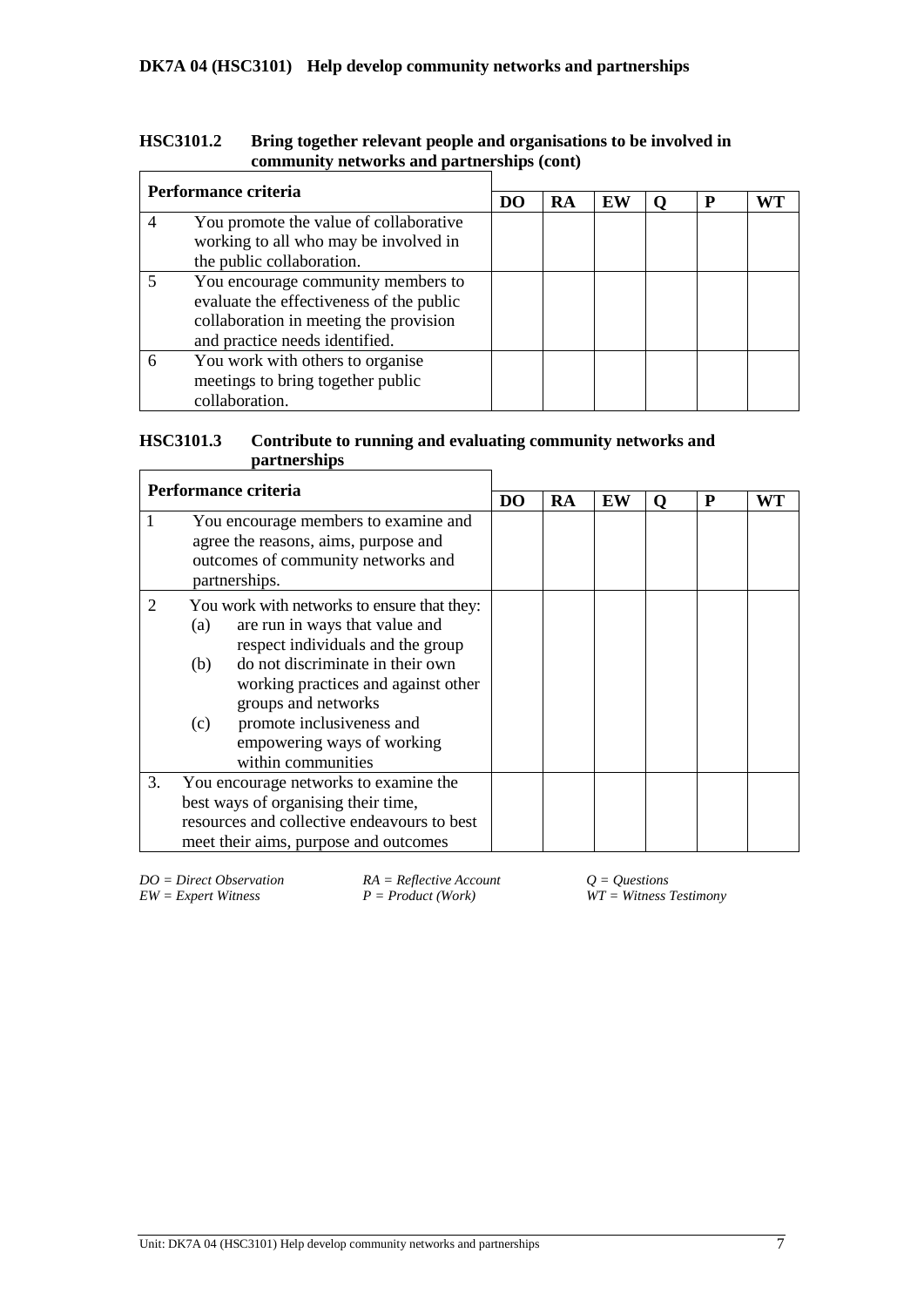|                | Performance criteria                         |  |    |    |          |   |    |
|----------------|----------------------------------------------|--|----|----|----------|---|----|
|                |                                              |  | RA | EW | $\Omega$ | P | WT |
| $\overline{4}$ | You support networks and partnerships to     |  |    |    |          |   |    |
|                | set up systems that:                         |  |    |    |          |   |    |
|                | seek and acquire resources that will<br>(a)  |  |    |    |          |   |    |
|                | enable them to meet their aims,              |  |    |    |          |   |    |
|                | purpose and outcomes                         |  |    |    |          |   |    |
|                | allow them to collect and provide<br>(b)     |  |    |    |          |   |    |
|                | up-to-date information on their              |  |    |    |          |   |    |
|                | purpose and functioning                      |  |    |    |          |   |    |
|                | monitor and evaluate their activities<br>(c) |  |    |    |          |   |    |
|                | (d)<br>evaluate external support and any     |  |    |    |          |   |    |
|                | costs incurred                               |  |    |    |          |   |    |
| 5              | You work with networks to examine the        |  |    |    |          |   |    |
|                | potential for collaboration with other       |  |    |    |          |   |    |
|                | groups, networks and collaborations.         |  |    |    |          |   |    |
| 6              | You work with others to ensure that          |  |    |    |          |   |    |
|                | activities carried out by networks and       |  |    |    |          |   |    |
|                | partnerships are working within legal and    |  |    |    |          |   |    |
|                | regulatory requirements.                     |  |    |    |          |   |    |
| 7              | You support networks and partnerships to     |  |    |    |          |   |    |
|                | evaluate their:                              |  |    |    |          |   |    |
|                | strengths<br>(a)                             |  |    |    |          |   |    |
|                | weaknesses<br>(b)                            |  |    |    |          |   |    |
|                | (c) potential areas of development           |  |    |    |          |   |    |
|                | activities<br>(d)                            |  |    |    |          |   |    |
|                | and to make changes to structures and        |  |    |    |          |   |    |
|                | practices to make them more effective        |  |    |    |          |   |    |

| <b>HSC3101.3</b> | Contribute to running and evaluating community networks and |
|------------------|-------------------------------------------------------------|
|                  | partnerships (cont)                                         |
|                  |                                                             |

*DO = Direct Observation RA = Reflective Account Q = Questions EW = Expert Witness P = Product (Work) WT = Witness Testimony*